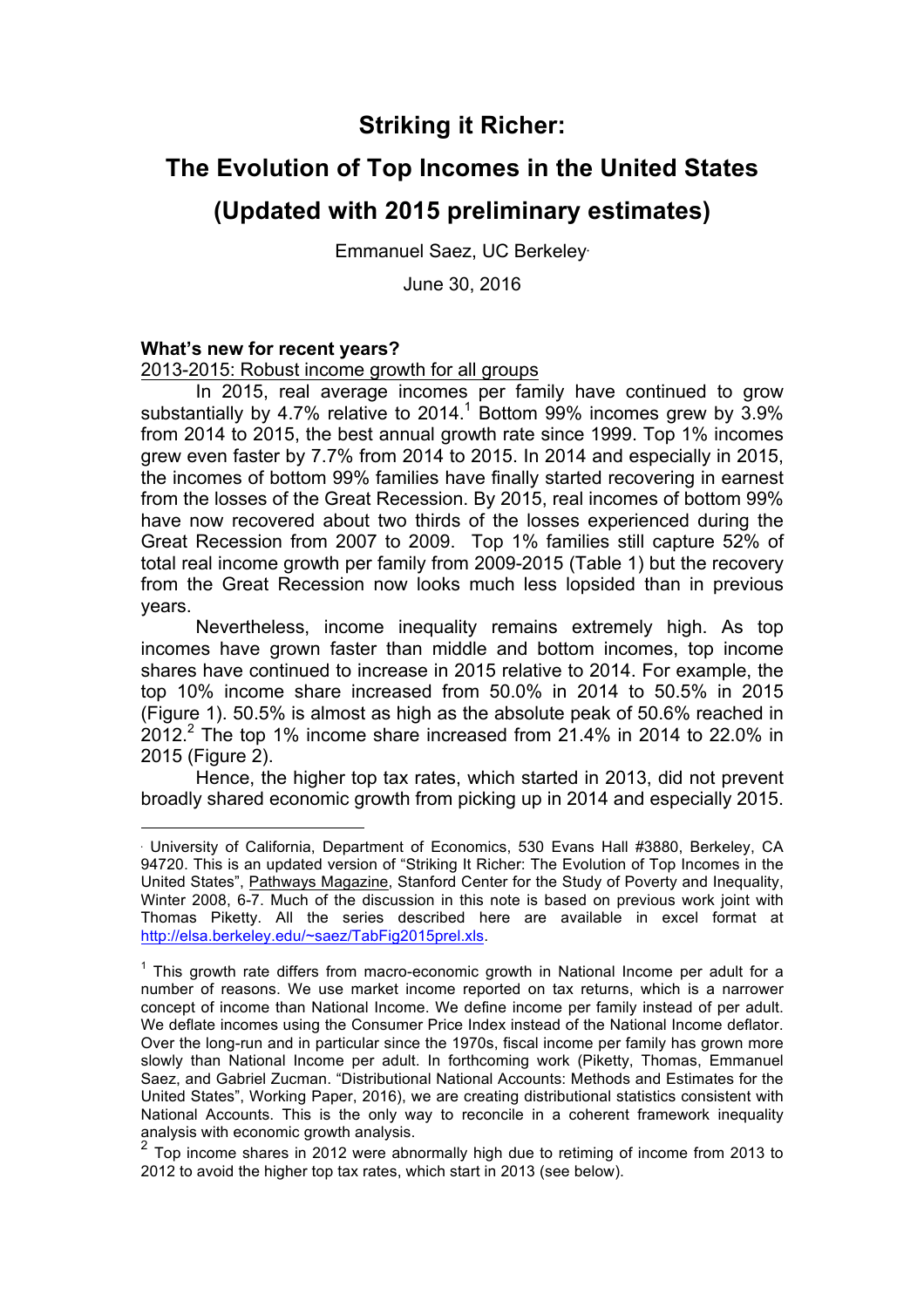At the same time, they did not have a significant impact on reducing pre-tax income inequality. Their main effect seems to have been a retiming of income from 2013 to 2012 for tax avoidance. This retiming created a spike in top income shares in 2012 followed by a trough in 2013 (Figures 1,2,3). By 2015, top incomes shares are back to their upward trajectory. This suggests that the higher tax rates starting in 2013 will not, by themselves, affect much pre-tax income inequality in the medium-run.

#### 2012-2013: Higher top tax rates temporarily depress top incomes

In 2013, top income shares have fallen relative to 2012. The top 10% income share fell from 50.6% to 48.6%, the top 1% income share fell from 22.8% to 20.0% (Figures 1 and 2). Indeed, top 1% real incomes fell by 14.9% from 2012 to 2013 while bottom 99% average real incomes increased modestly by 0.7%. This modest increase in bottom 99% incomes in 2013 is consistent with Census measures of Household income, which stagnated in 2013. $3$  By the end of 2013, the incomes of most American families had hardly recovered from the losses of the Great Recession.

The fall in top incomes in 2013 is due to the 2013 increase in top tax rates (top tax rates increased by about 6.5 percentage points for labor income and about 9.5 percentage points for capital income).<sup>4</sup> The tax change created strong incentives to retime income to take advantage of the lower top tax rates in 2012 relative to 2013 and after. For high income earners, shifting an extra \$100 of labor income from 2013 to 2012 saves about \$6.5 in taxes and shifting an extra \$100 of capital income from 2013 to 2012 saves about \$10 in taxes. Realized capital gains are particularly easy to retime, explaining why the drop in top income shares in 2013 is more pronounced for series including capital gains than for series excluding capital gains (Figure 1). This retiming inflates 2012 top income shares and depresses 2013 top income shares.<sup>5</sup>

#### 2009-2012: Uneven recovery from the Great Recession

From 2009 to 2012, average real income per family grew modestly by 6.9% (Table 1). However, the gains were very uneven. Top 1% incomes grew by 34.7% while bottom 99% incomes grew only by 0.8% from 2009 to 2012. Hence, the top 1% captured 91% of the income gains in the first three years of the recovery.

Overall, these results suggest that the Great Recession has only depressed top income shares temporarily and will not undo any of the

 $3$  See Table A-2 in the official report "Income and Poverty in the United States: 2013", series P60-249, US Census Bureau Current Population Report at<br>http://www.census.gov/content/dam/Census/library/publications/2014/demo/p60-249.pdf

 $\frac{4}{1}$  Top ordinary income marginal tax rates increased from 35 to 39.6% and top income tax rates on realized capital gains and dividends increased from 15 to 20% in 2013. In addition, the Affordable Care Act surtax at marginal rate of 3.8% on top capital incomes and 0.9% on top labor incomes was added in 2013 (the surtax is only 0.9% on labor income due to the pre-existing Medicare tax of 2.9% on labor income). The Pease limitation on itemized deductions also increases marginal tax rates by about 1 percentage point for ordinary income and 0.5 percentage points for realized capital gains and dividends in 2013. These higher marginal tax rates affect approximately the top 1%.

<sup>&</sup>lt;sup>5</sup> Indeed, previous expected top tax rate increases (such as in 1993 for ordinary income and in 1987 for realized capital gains) also produced significant retiming.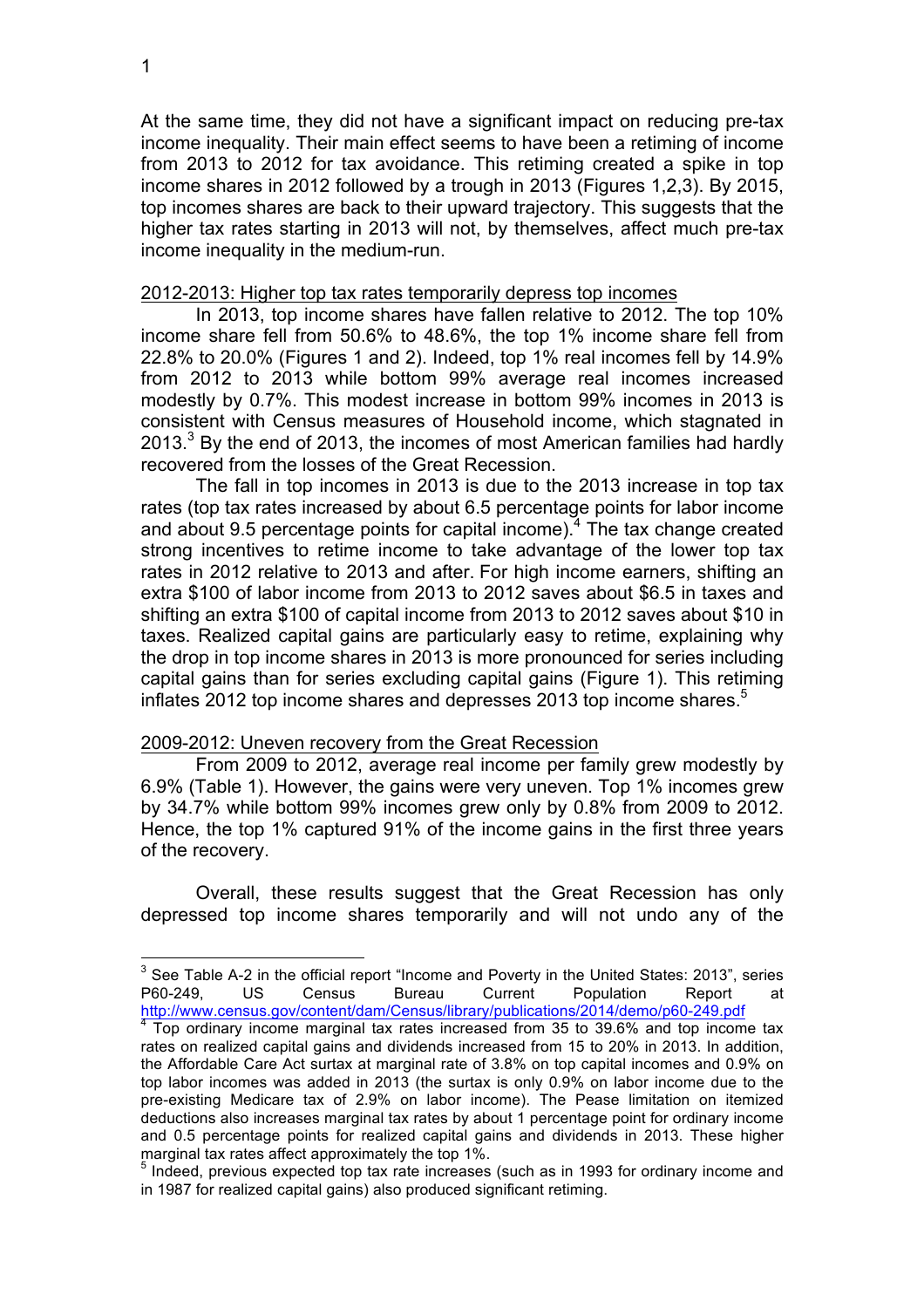dramatic increase in top income shares that has taken place since the 1970s. Looking further ahead, based on the US historical record, falls in income concentration due to economic downturns are temporary unless drastic regulation and tax policy changes are implemented and prevent income concentration from bouncing back. Such policy changes took place after the Great Depression during the New Deal and permanently reduced income concentration until the 1970s (Figures 2, 3). In contrast, recent downturns, such as the 2001 recession, lead to only very temporary drops in income concentration (Figures 2, 3).

The policy changes that took place coming out of the Great Recession (financial regulation and top tax rate increase in 2013) are not negligible but they are modest relative to the policy changes that took place coming out of the Great Depression. Therefore, it seems unlikely that US income concentration will fall much in the coming years, absent more drastic policy changes.

#### Great Recession 2007-2009

During the Great Recession, from 2007 to 2009, average real income per family declined dramatically by 17.4% (Table 1), the largest two-year drop since the Great Depression. Average real income for the top percentile fell even faster (36.3 percent decline, Table 1), which lead to a decrease in the top percentile income share from 23.5 to 18.1 percent (Figure 2). Average real income for the bottom 99% also fell sharply by 11.6%, also by far the largest two-year decline since the Great Depression. This drop of 11.6% more than erases the 6.8% income gain from 2002 to 2007 for the bottom 99%.

The fall in the top 10% income share from 2007 to 2009 is actually less than during the 2001 recession from 2000 to 2002, in part because the Great recession has hit bottom 99% incomes much harder than the 2001 recession (Table 1), and in part because upper incomes excluding realized capital gains have resisted relatively well during the Great Recession.

#### **New Filing Season Distributional Statistics**

Timely distributional statistics are central to enlighten the public policy debate. Distributional statistics used to estimate our series are produced by the Statistics of Income Division of the Internal Revenue Service (http://www.irs.gov/uac/Tax-Stats-2). Those statistics are extremely high quality and final, but come with an almost 2-year lag (statistics for year 2014 incomes will be published in at the end of August 2016).

In 2012, the Statistics of Income division has started publishing filing season statistics by size of income at http://www.irs.gov/uac/Filing-Season-Statistics

These statistics can be used to project the distribution of incomes for the fullyear. It is possible to project reliable full-year statistics by June of the following year when most of the returns filed before the regular April 15 deadline have been processed by the IRS.<sup>6</sup> We have used filing season statistics for 2015 incomes to produce preliminary 2015 estimates. The projection assumes that, in each income bracket, the fraction of tax returns

 $6$  Taxpayers who request a 6-month filing extension generally do not file until October 15. Their tax returns are therefore not processed by IRS until the month of November. A substantial fraction of very high income taxpayers use the filing extension. Hence, estimates based on filing season statistics are not exactly equal to final statistics.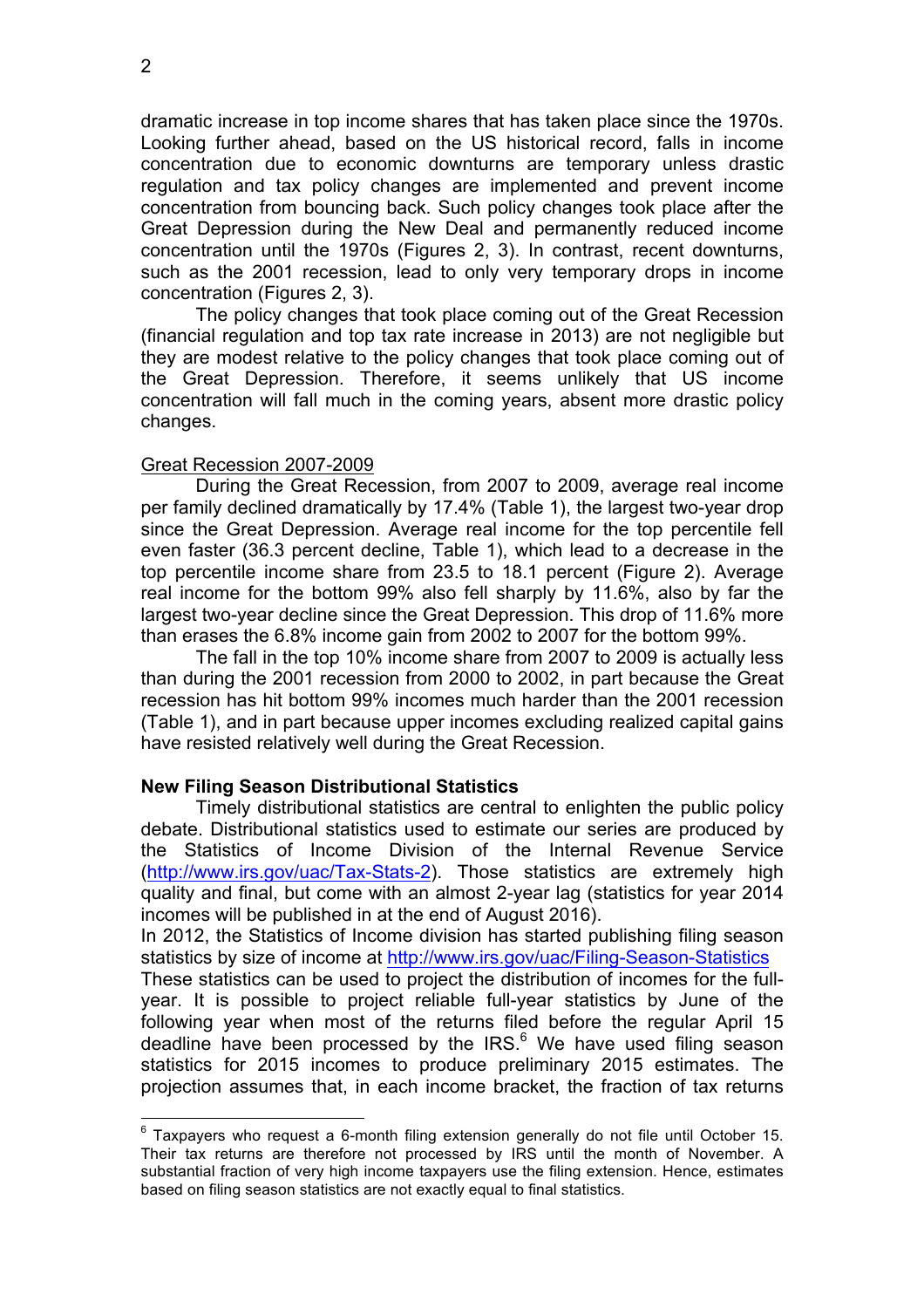processed by end of May 2016 for 2015 returns is the same as the fraction of tax returns processed by end of May 2015 for 2014 returns. Because 2015 statistics are based on a projection, they are preliminary and will be updated when more complete statistics for year 2015 become available.

# **Original Text of "Striking it Richer" updated with 2015**

### **estimates**

The recent dramatic rise in income inequality in the United States is well documented. But we know less about which groups are winners and which are losers, or how this may have changed over time. Is most of the income growth being captured by an extremely small income elite? Or is a broader upper middle class profiting? And are capitalists or salaried managers and professionals the main winners? I explore these questions with a uniquely long-term historical view that allows me to place current developments in deeper context than is typically the case.

Efforts at analyzing long-term trends are often hampered by a lack of good data. In the United States, and most other countries, household income surveys virtually did not exist prior to 1960. The only data source consistently available on a long-run basis is tax data. The U.S. government has published detailed statistics on income reported for tax purposes since 1913, when the modern federal income tax started. These statistics report the number of taxpayers and their total income and tax liability for a large number of income brackets. Combining these data with population census data and aggregate income sources, one can estimate the share of total personal income accruing to various upper-income groups, such as the top 10 percent or top 1 percent.

We define income as the sum of all income components reported on tax returns (wages and salaries, pensions received, profits from businesses, capital income such as dividends, interest, or rents, and realized capital gains) before individual income taxes. We exclude government transfers such as Social Security retirement benefits or unemployment compensation benefits from our income definition. Non-taxable fringe benefits such as employer provided health insurance is also excluded from our income definition. Therefore, our income measure is defined as cash market income before individual income taxes.

#### **Evidence on U.S. top income shares**

Figure 1 presents the pre-tax income share of the top decile since 1917 in the United States. In 2015, the top decile includes all families with market income above \$125,000. The overall pattern of the top decile share over the century is U-shaped. The share of the top decile is around 45 percent from the mid-1920s to 1940. It declines substantially to just above 32.5 percent in four years during World War II and stays fairly stable around 33 percent until the 1970s. Such an abrupt decline, concentrated exactly during the war years, cannot easily be reconciled with slow technological changes and suggests instead that the shock of the war played a key and lasting role in shaping income concentration in the United States. After decades of stability in the post-war period, the top decile share has increased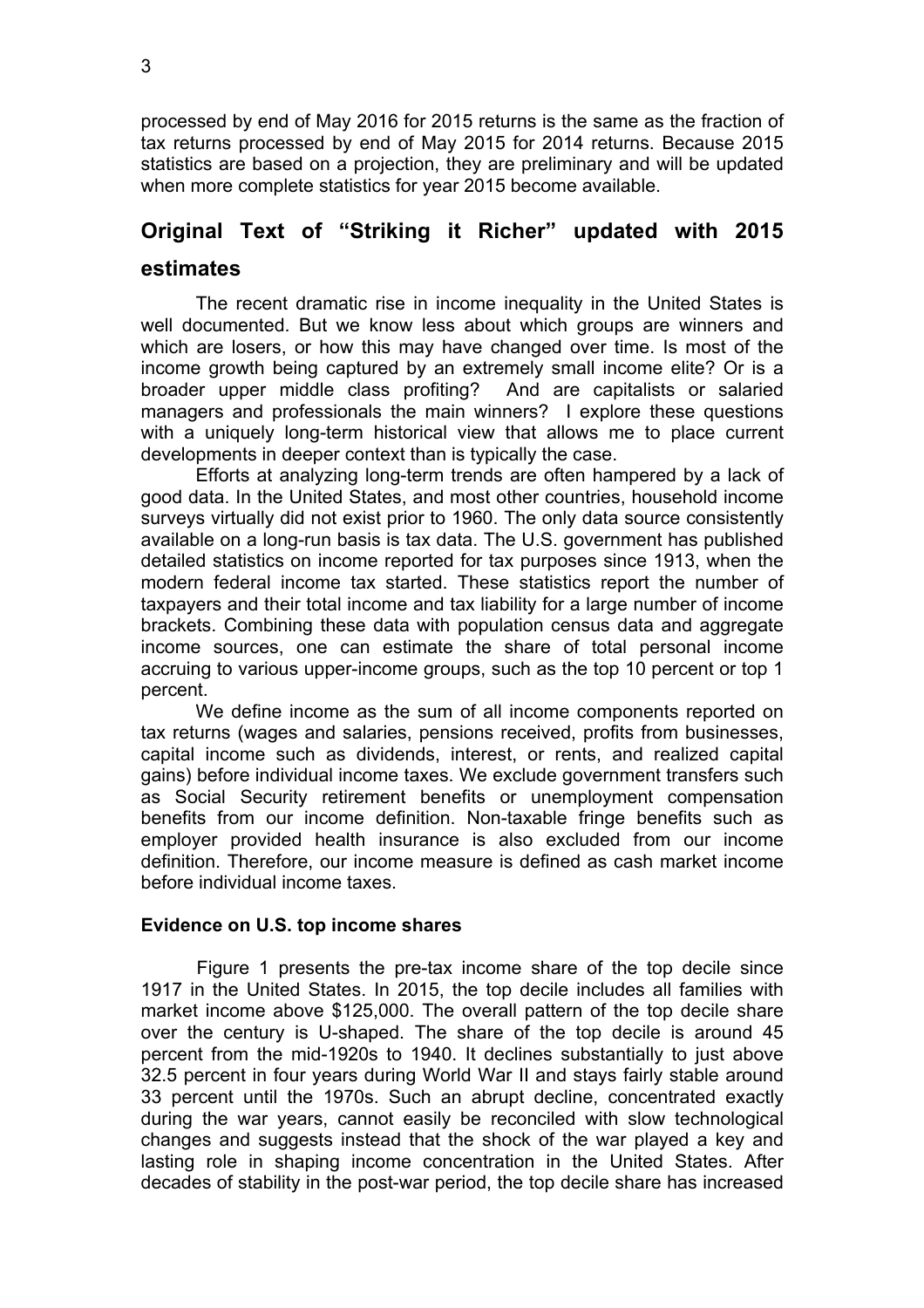4

dramatically over the last twenty-five years and has now regained its pre-war level. Indeed, the top decile share in 2015 is equal to 50.5 percent, a level higher than any other year since 1917 (except for 2012) and even surpasses 1928, the peak of stock market bubble in the "roaring" 1920s.

Figure 2 decomposes the top decile into the top percentile (families with income above \$443,000 in 2015) and the next 4 percent (families with income between \$180,000 and \$443,000), and the bottom half of the top decile (families with income between \$125,000 and \$180,000). Interestingly, most of the fluctuations of the top decile are due to fluctuations within the top percentile. The drop in the next two groups during World War II is far less dramatic, and they recover from the WWII shock relatively quickly. Finally, their shares do not increase much during the recent decades. In contrast, the top percentile has gone through enormous fluctuations along the course of the twentieth century, from about 18 percent before WWI, to a peak to almost 24 percent in the late 1920s, to only about 9 percent during the 1960s-1970s, and back to almost 23.5 percent by 2007. Those at the very top of the income distribution therefore play a central role in the evolution of U.S. inequality over the course of the twentieth century.

The implications of these fluctuations at the very top can also be seen when we examine trends in *real* income growth per family between the top 1 percent and the bottom 99 percent in recent years as illustrated on Table 1. From 1993 to 2015, for example, average real incomes per family grew by only 25.7% over this 22 year period. However, if one excludes the top 1 percent, average real incomes of the bottom 99% grew only by 14.3% from 1993 to 2015. Top 1 percent incomes grew by 94.5% from 1993 to 2015. This implies that top 1 percent incomes captured 52% of the overall economic growth of real incomes per family over the period 1993-2015.

The 1993–2015 period encompasses, however, a dramatic shift in how the bottom 99 percent of the income distribution fared. Table 1 next distinguishes between five sub-periods: (1) the 1993–2000 expansion of the Clinton administrations, (2) the 2000-2002 recession, (3) the 2002-2007 expansion of the Bush administrations, (4) the 2007-2009 Great Recession, (5) the 2009-2015 recovery. During both expansions, the incomes of the top 1 percent grew extremely quickly by 98.7% and 61.8% respectively. However, while the bottom 99 percent of incomes grew at a solid pace of 20.3% from 1993 to 2000, these incomes grew only 6.8% percent from 2002 to 2007. As a result, in the economic expansion of 2002-2007, the top 1 percent captured two thirds of income growth. Those results may help explain the disconnect between the economic experiences of the public and the solid macroeconomic growth posted by the U.S. economy from 2002 to 2007. Those results may also help explain why the dramatic growth in top incomes during the Clinton administration did not generate much public outcry while there has been a great level of attention to top incomes in the press and in the public debate since 2005.

During both recessions, the top 1 percent incomes fell sharply, by 30.8% from 2000 to 2002, and by 36.3% from 2007 to 2009. The primary driver of the fall in top incomes during those recessions is the stock market crash which reduces dramatically realized capital gains, and, especially in the 2000-2002 period, the value of executive stock-options. However, bottom 99 percent incomes fell by 11.6% from 2007 to 2009 while they fell only by 6.5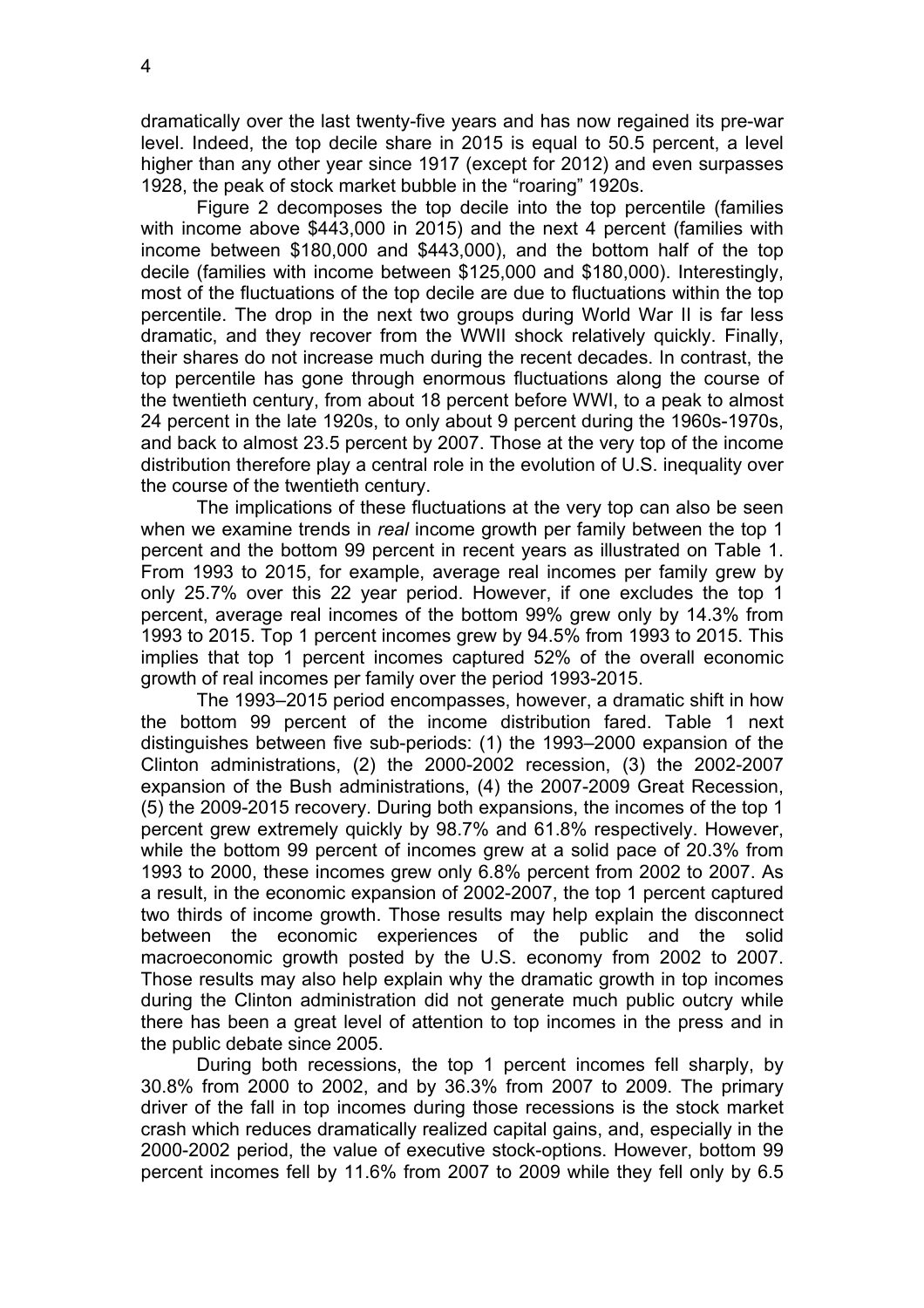percent from 2000 to 2002. Therefore, the top 1 percent absorbed a larger fraction of losses in the 2000-2002 recession (57%) than in the Great recession (49%). The 11.6 percent fall in bottom 99 percent incomes is the largest fall on record in any two year period since the Great Depression of 1929-1933.

From 2009 to 2015, average real income per family grew by 13.0% (Table 1) but the gains were uneven. Top 1% incomes grew by 37.4% while bottom 99% incomes grew only by 7.6%. Hence, the top 1% captured 52% of the income gains in the first six years of the recovery. 2014 and 2015 are the first two years where bottom 99% incomes have finally started to grow significantly.

The top percentile share declined during WWI, recovered during the 1920s boom, and declined again during the great depression and WWII. This very specific timing, together with the fact that very high incomes account for a disproportionate share of the total decline in inequality, strongly suggests that the shocks incurred by capital owners during 1914 to 1945 (depression and wars) played a key role.<sup>7</sup> Indeed, from 1913 and up to the 1970s, very top incomes were mostly composed of capital income (mostly dividend income) and to a smaller extent business income, the wage income share being very modest. Therefore, the large decline of top incomes observed during the 1914-1960 period is predominantly a capital income phenomenon.

Interestingly, the income composition pattern at the very top has changed considerably over the century. The share of wage and salary income has increased sharply from the 1920s to the present, and especially since the 1970s. Therefore, a significant fraction of the surge in top incomes since 1970 is due to an explosion of top wages and salaries. Indeed, estimates based purely on wages and salaries show that the share of total wages and salaries earned by the top 1 percent wage income earners has jumped from 5.1 percent in 1970 to 12.4 percent in 2007.<sup>8</sup>

The labor market has been creating much more inequality over the last thirty years, with the very top earners capturing a large fraction of macroeconomic productivity gains. A number of factors may help explain this increase in inequality, not only underlying technological changes but also the retreat of institutions developed during the New Deal and World War II - such as progressive tax policies, powerful unions, corporate provision of health and retirement benefits, and changing social norms regarding pay inequality. We need to decide as a society whether this increase in income inequality is efficient and acceptable and, if not, what mix of institutional and tax reforms should be developed to counter it.

<u>.</u>

 $<sup>7</sup>$  The negative effect of the wars on top incomes can be explained in part by the large tax</sup> increases enacted to finance the wars. During both wars, the corporate income tax was drastically increased and this reduced mechanically the distributions to stockholders.

Interestingly, this dramatic increase in top wage incomes has not been mitigated by an increase in mobility at the top of the wage distribution. As shown in a separate paper (Kopczuk, Wojciech, Emmanuel Saez, and Jae Song "Earnings Inequality and Mobility in the United States: Evidence from Social Security Data since 1937", Quarterly Journal of Economics 125(1), 2010, 91-128), the probability of staying in the top 1 percent wage income group from one year to the next has remained remarkably stable since the 1970s.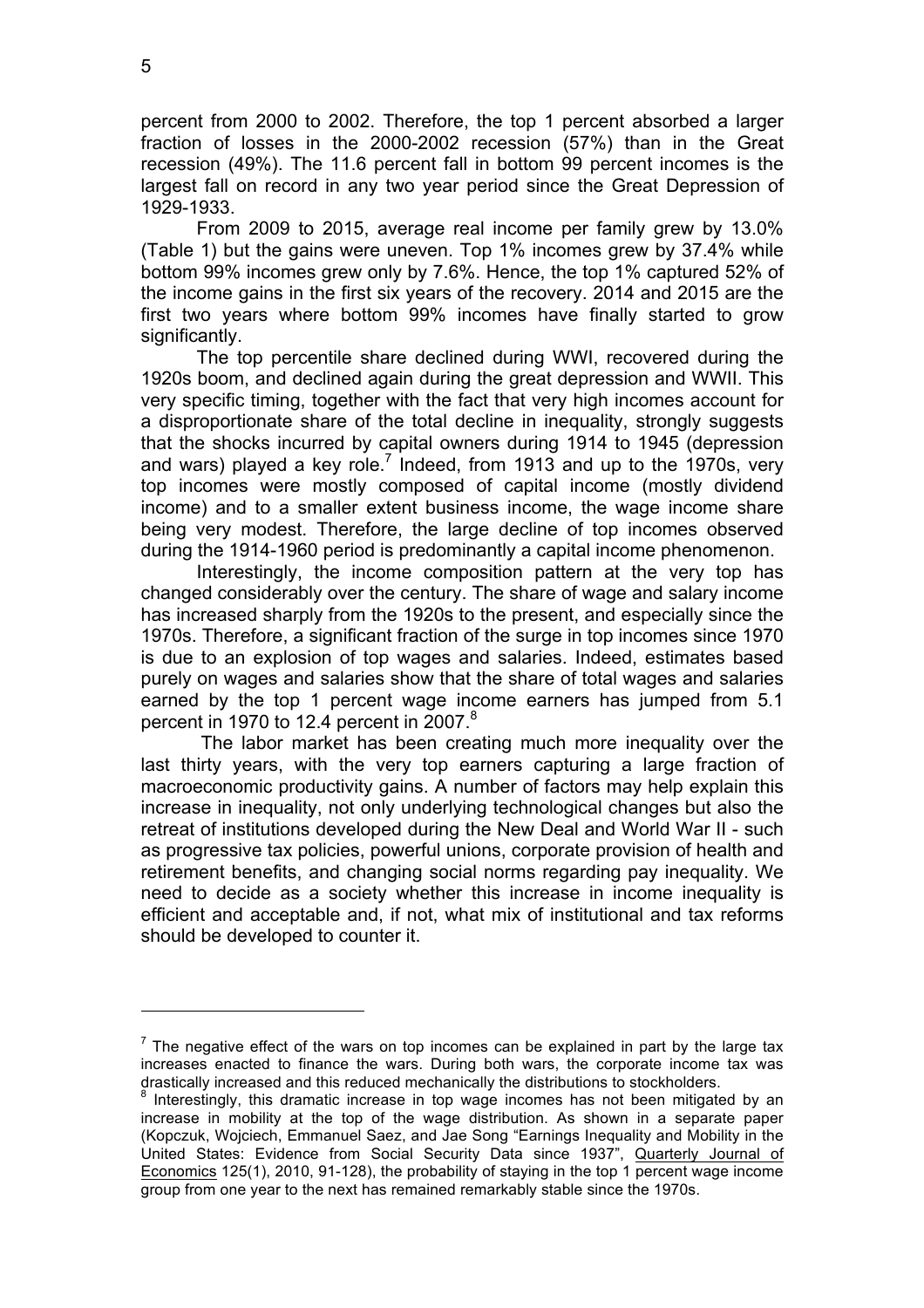|                                       | <b>Average Income</b><br><b>Real Growth</b> | Top 1% Incomes<br><b>Real Growth</b> | Bottom 99%<br><b>Incomes Real</b><br><b>Growth</b> | <b>Fraction of total</b><br>growth (or loss)<br>captured by top 1% |
|---------------------------------------|---------------------------------------------|--------------------------------------|----------------------------------------------------|--------------------------------------------------------------------|
|                                       | (1)                                         | (2)                                  | (3)                                                | (4)                                                                |
| <b>Full period</b><br>1993-2015       | 25.7%                                       | 94.5%                                | 14.3%                                              | 52%                                                                |
| <b>Clinton Expansion</b><br>1993-2000 | 31.5%                                       | 98.7%                                | 20.3%                                              | 45%                                                                |
| 2001 Recession<br>2000-2002           | $-11.7%$                                    | $-30.8%$                             | $-6.5%$                                            | 57%                                                                |
| <b>Bush Expansion</b><br>2002-2007    | 16.1%                                       | 61.8%                                | 6.8%                                               | 65%                                                                |
| <b>Great Recession 2007</b><br>2009   | $-17.4%$                                    | $-36.3%$                             | $-11.6%$                                           | 49%                                                                |
| Recovery<br>2009-2015                 | 13.0%                                       | 37.4%                                | 7.6%                                               | 52%                                                                |

#### **Table 1. Real Income Growth by Groups**

Computations based on family market income including realized capital gains (before individual taxes).

Incomes exclude government transfers (such as unemployment insurance and social security) and non-taxable fringe benefits. Incomes are deflated using the Consumer Price Index.

Column (4) reports the fraction of total real family income growth (or loss) captured by the top 1%.

For example, from 2002 to 2007, average real family incomes grew by 16.1% but 65% of that growth

accrued to the top 1% while only 35% of that growth accrued to the bottom 99% of US families.

Source: Piketty and Saez (2003), series updated to 2015.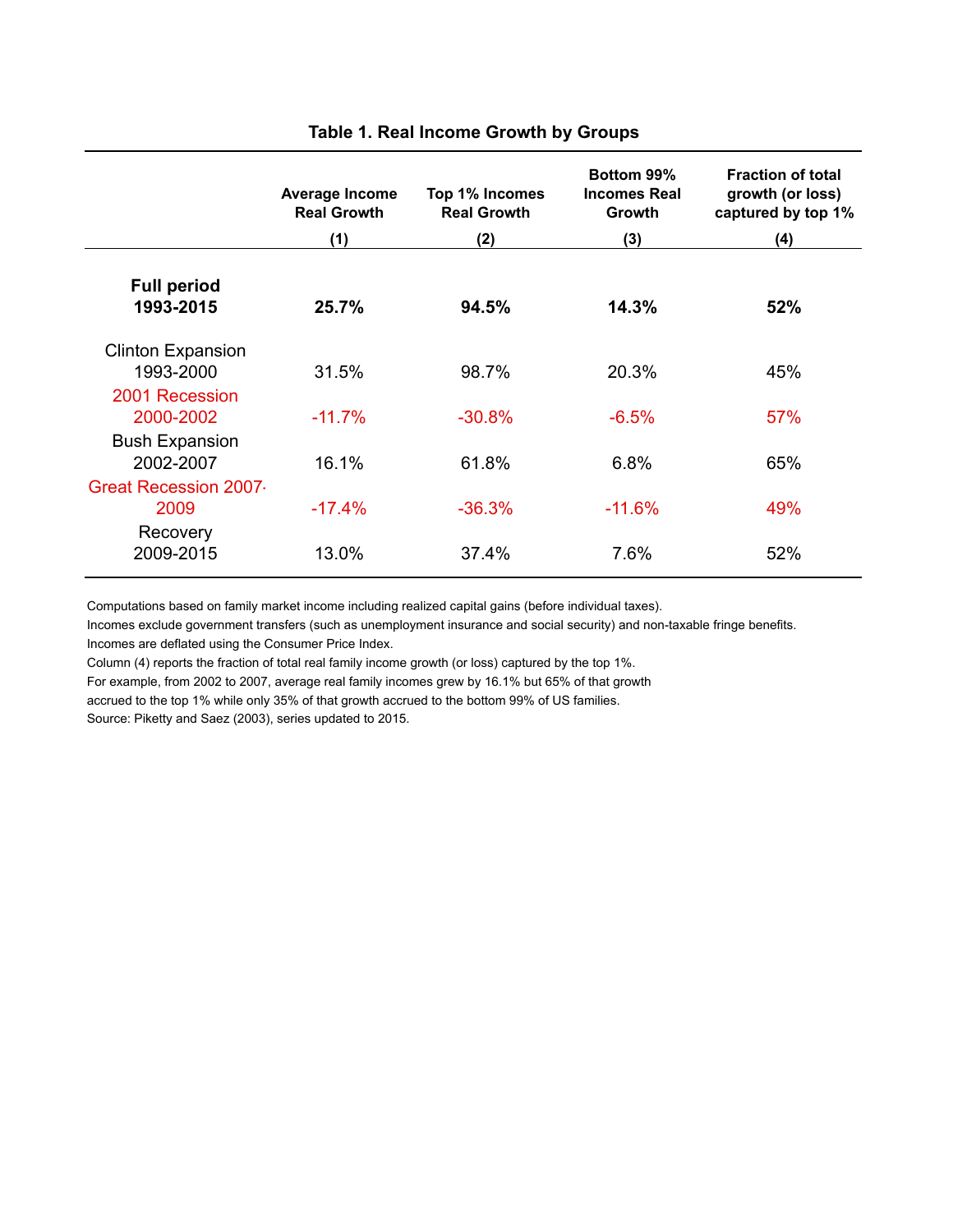

**FIGURE 1** The Top Decile Income Share, 1917-2015

Source: Table A1 and Table A3, col. P90-100.

Income is defined as market income (and excludes government transfers).

In 2015, top decile includes all families with annual income above \$124,800.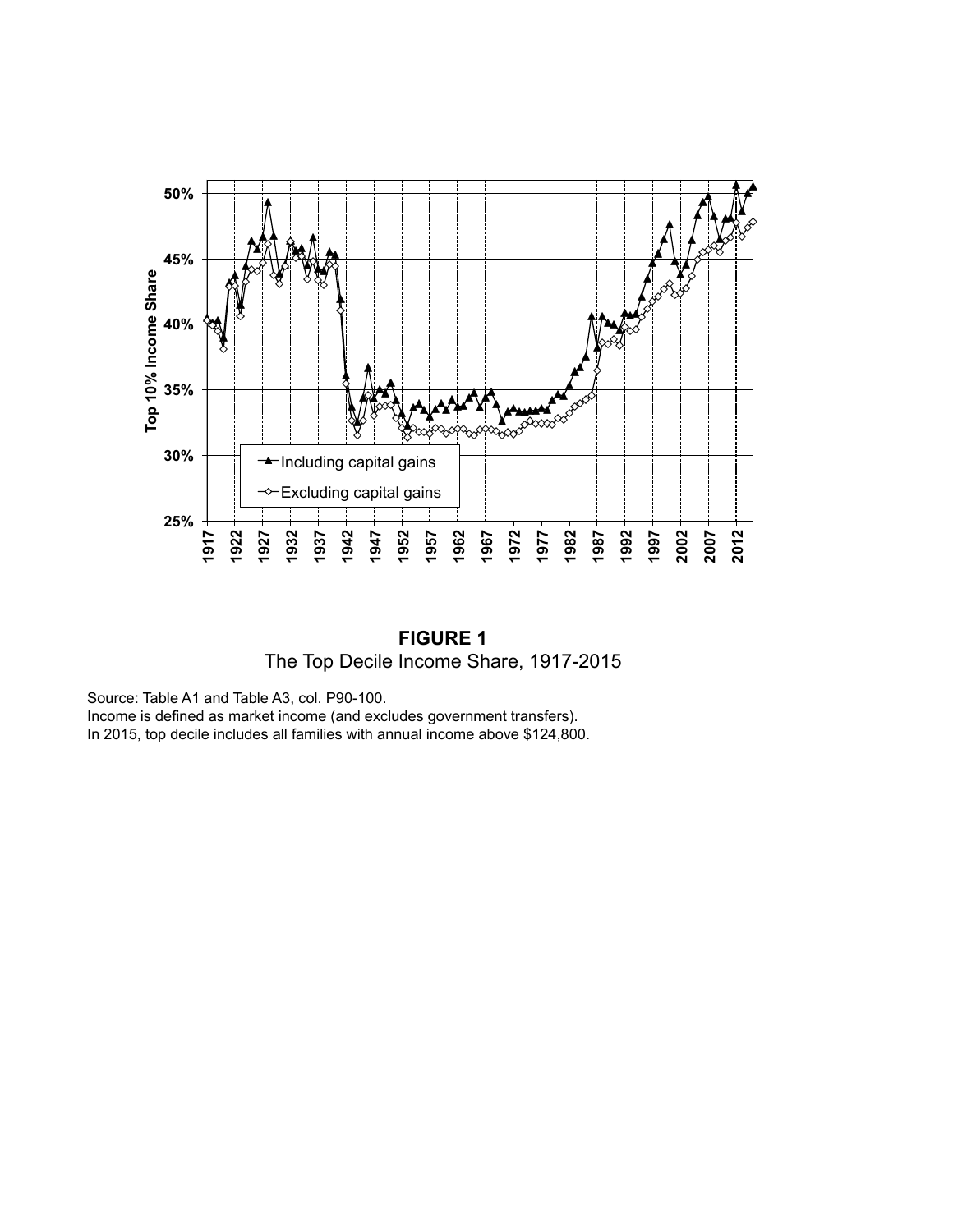

**FIGURE 2** Decomposing the Top Decile US Income Share into 3 Groups, 1913-2015

Source: Table A3, cols. P90-95, P95-99, P99-100. Income is defined as market income including capital gains.